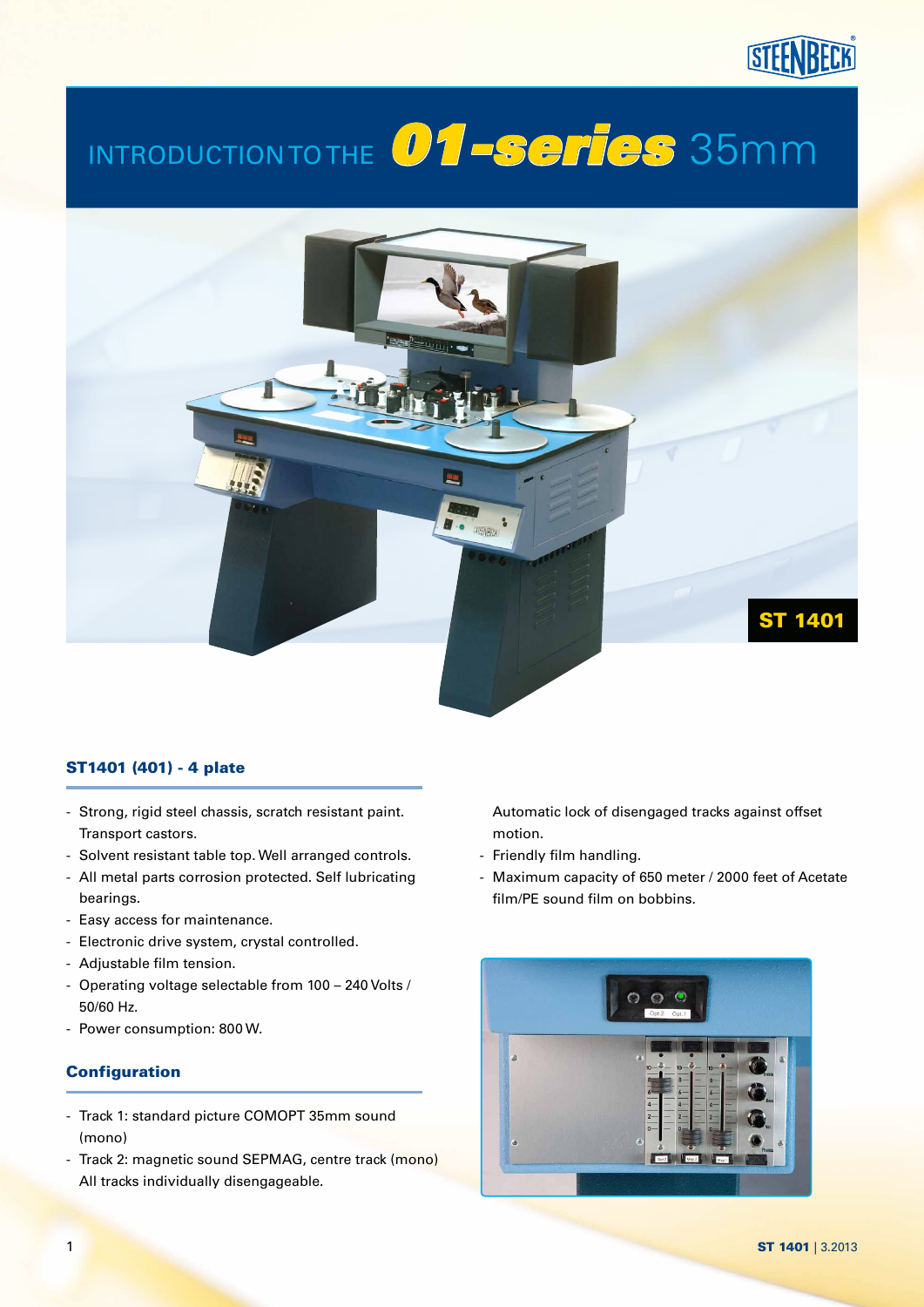

- Two image systems, selectable by user: Academy (standard), cinemascope (optional). Other formats like S35 or Widescreen on request.
- Ground glass back-illuminated.
- Multipurpose processor counter display, monitoring all stages of counting: time – length (meters / feet) frames and converts every count into another.

#### Picture system

- Optical compensation with 18 face revolving prism.
- Very brilliant, bright (170 lux) and sharp (>80 lines/mm picture).
- Excellent picture steadiness (<0,5%).
- Framing at stand-still and during operation.
- Lamp 12 Volts / 100 Watt / high quality very bright projection screen.
- Lamp is automatically dimmed in standstill to protect the film from heat.
- Lamp is easily accessible and can be adjusted from the (top) working plate in three ways to get the maximum light quality.
- Projection system with highly polished surface mirrors.
- Special condenser system with heat absorbing filter.
- Projection areas: standard 212 x 298mm Other formats like Cinemascope, 1:1,85, Super35 etc. all optional up to 212 x 500mm.
- Large projection housing with flexible masks and universal counter.
- (video) camera adaptor system (optional).

#### Drive system

- Well proven one motor drive system with belt driven frictions with adjustable film tension.
- Adjustable time for acceleration and deceleration for maximum safe film handling.
- Sync speeds 24/25 f.p.s. (frames per second) variable wind speed from 0 to 100 f.p.s.
- Changing 35mm sprocket and sprocket ring for shrunken material is possible (optional).
- Variable speed control from 0 100 f.p.s. including display for an exact read-out film speed. (optional)

#### Audio system

- $-$  Two way high quality loudspeakers, nominal 2 x 30 Watt.
- Balanced XLR mono +4Db output (optional).
- Faders for each sound channel .
- Master amplifier for volume, treble and bass.
- Headphone socket. (1/4" jack).
- Automatic muting at high speed.
- White (standard) and red light ( optional) COMOPT, changeable by user.
- Frequency response: COMOPT 40 – 8.000 Hz within  $\pm$  3Db. SEPMAG 40 – 12.500 Hz within ± 2Db
- Signal-to-noise ratio: COMOPT 58Db. SEPMAG 48Db.
- Wow and Flutter, linear <0,3%.
- Multi channel SEPMAG heads: on request.







*ST200 ST170/177*